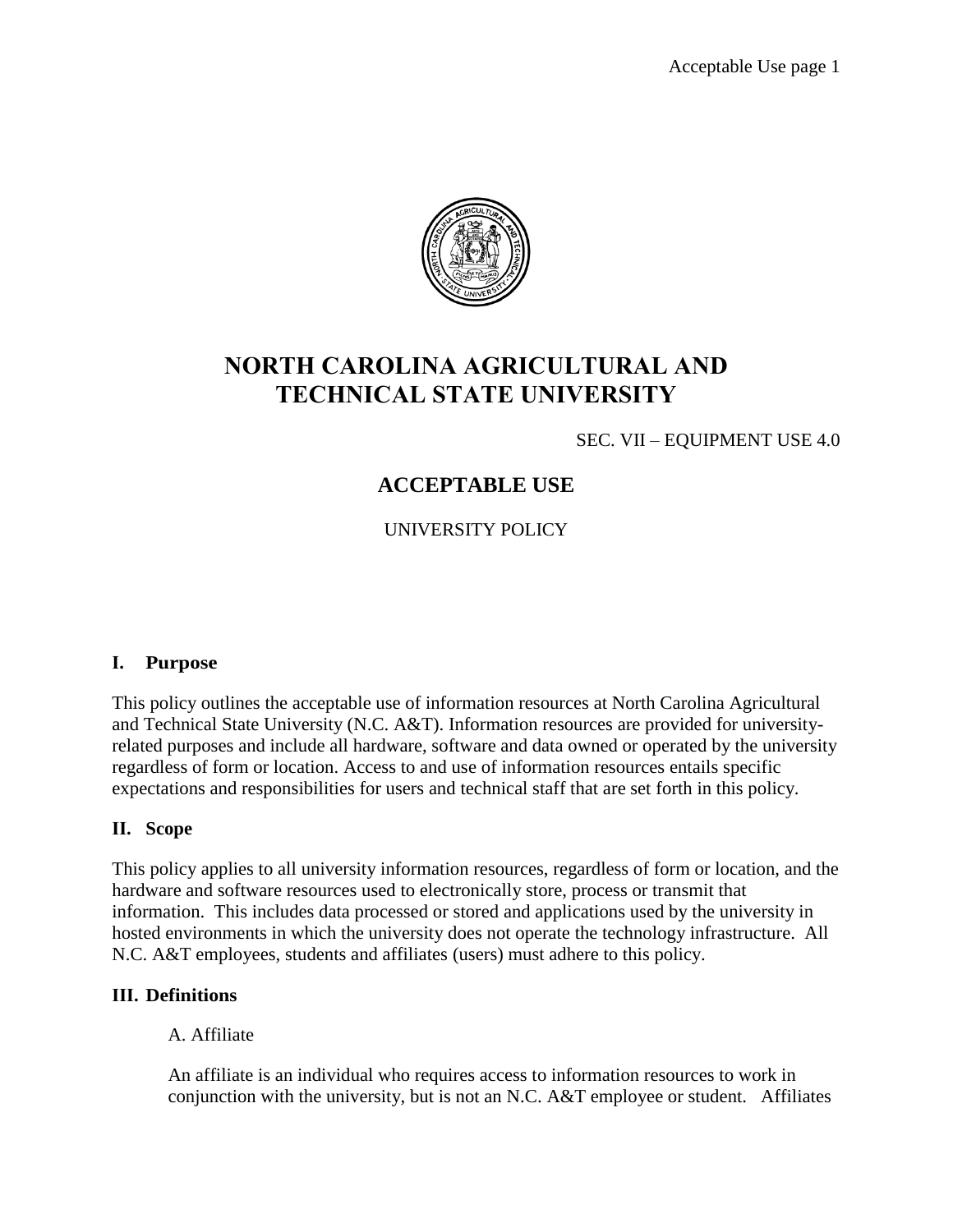may also be retired N.C. A&T employees who have been granted access to a defined set of information resources. Affiliates must have a sponsor who is an employee. Retired employees who are affiliates are sponsored by Human Resources.

#### B. Information Resources

Information resources are information owned or processed by the university, or related to the business of the university, regardless of form or location, and the hardware and software resources used to electronically store, process or transmit that information. Information resources expressly include data, software and physical assets.

#### C. University Data

University data are information resources that include information created, acquired, maintained, processed or transmitted by or on behalf of N.C. A&T, regardless of form or location, and utilized in the management and operation of educational, research or business activities.

#### D. University Network

The university's network includes all physical copper and fiber data cabling at the university, the network device infrastructure, Virtual Private Network (VPN) connections, and all remote locations that allow devices to be connected directly to the university's network via wired or wireless means. This includes networks at remote locations where the network is managed by the university.

# **IV. Policy and Procedure Statements**

# A. Requirements

N.C. A&T's information resources and a trusted and effective information technology environment are critical to support its mission of teaching, learning, discovery and community engagement, and to attain the university's goals and objectives. In furtherance of this mission, the university makes information resources available for a variety of purposes, including support of scholarship, research, instruction and campus life activities, to facilitate the operations of the university, and to provide access to university services.

Users are responsible for the proper use and protection of information resources and respecting the rights of other users. Access to information resources, including data, software, hardware and network resources owned by N.C. A&T, is a privilege that imposes specific responsibilities and obligations, and is granted to a user subject to federal and state regulations and university policies.

1. Operations and Maintenance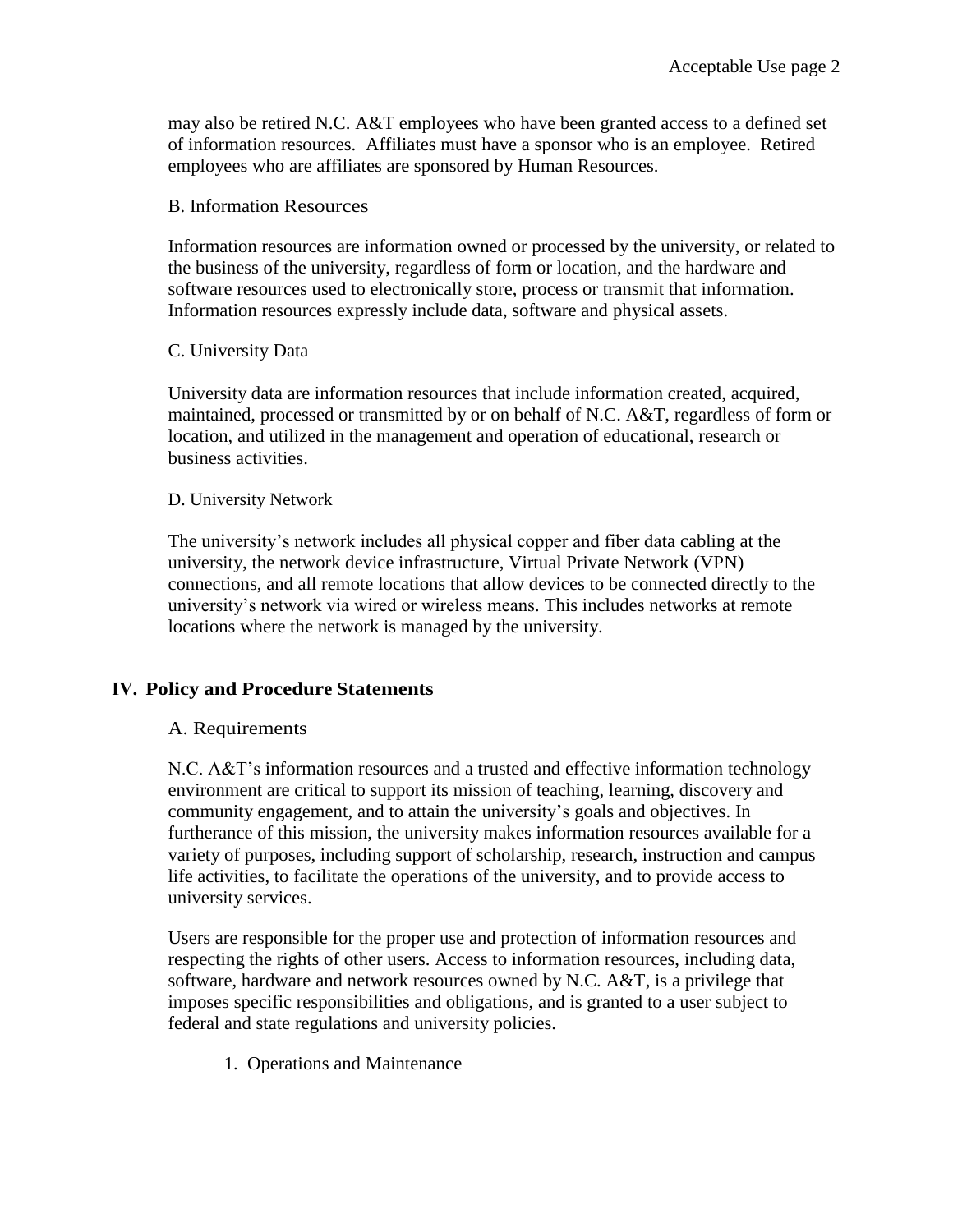The normal operation and maintenance of the university's information resources require back up and caching of data and communications, the logging of activity, monitoring of general usage patterns and other such activities. N.C. A&T may, with or without further notice to users, take any other action it deems necessary to preserve, protect and promote the interests of the university. Such actions include, but are not limited to, those listed below and may occur at the institutional or local unit level pursuant to procedures promulgated from time to time under the Information Security Policy.

a. Monitoring – The university may intercept, access, scan, inspect, monitor, record, copy, store, use, disclose or sanitize the contents of any electronically stored data employing information resources or any communications or transmissions to or from information resources, whether via computer accounts, devices or other means.

b. Unauthorized Access – The university may block unauthorized access to, and unauthorized uses of, information resources.

2. General Use and Ownership

a. Acceptable Use – Acceptable use is always ethical, reflects academic honesty, and shows restraint in the consumption of shared resources. Acceptable use demonstrates truth in communication, respect for intellectual property, ownership of data, system security mechanisms, and an individual's freedom from intimidation, unlawful harassment, and unwarranted annoyance.

b. Efficient Use of Resources – Information resources are finite and must be shared. The university retains the right to set priorities on the use of information resources, and to limit recreational or personal use when such use could reasonably be expected to cause direct or indirect strain on any information resources facilities; to interfere with scholarship, research, instruction or operations of the university; or to violate applicable policies or laws.

c. Ownership – All university data stored on electronic and computing devices remains the sole property of N.C. A&T unless ownership is assigned to another party by regulation, policy or contractual agreement. This applies to all devices whether owned or leased by the university, the employee or a third party. Users must ensure that confidential, sensitive and controlled data is accessed, used and protected in accordance with the Information Security Policy and related standards and procedures.

d. Incidental Use – Incidental personal use is permissible to the extent that it does not unreasonably interfere with the use of information resources by other users, or with the university's operation of information resources; interfere with the user's employment or other obligations to the university;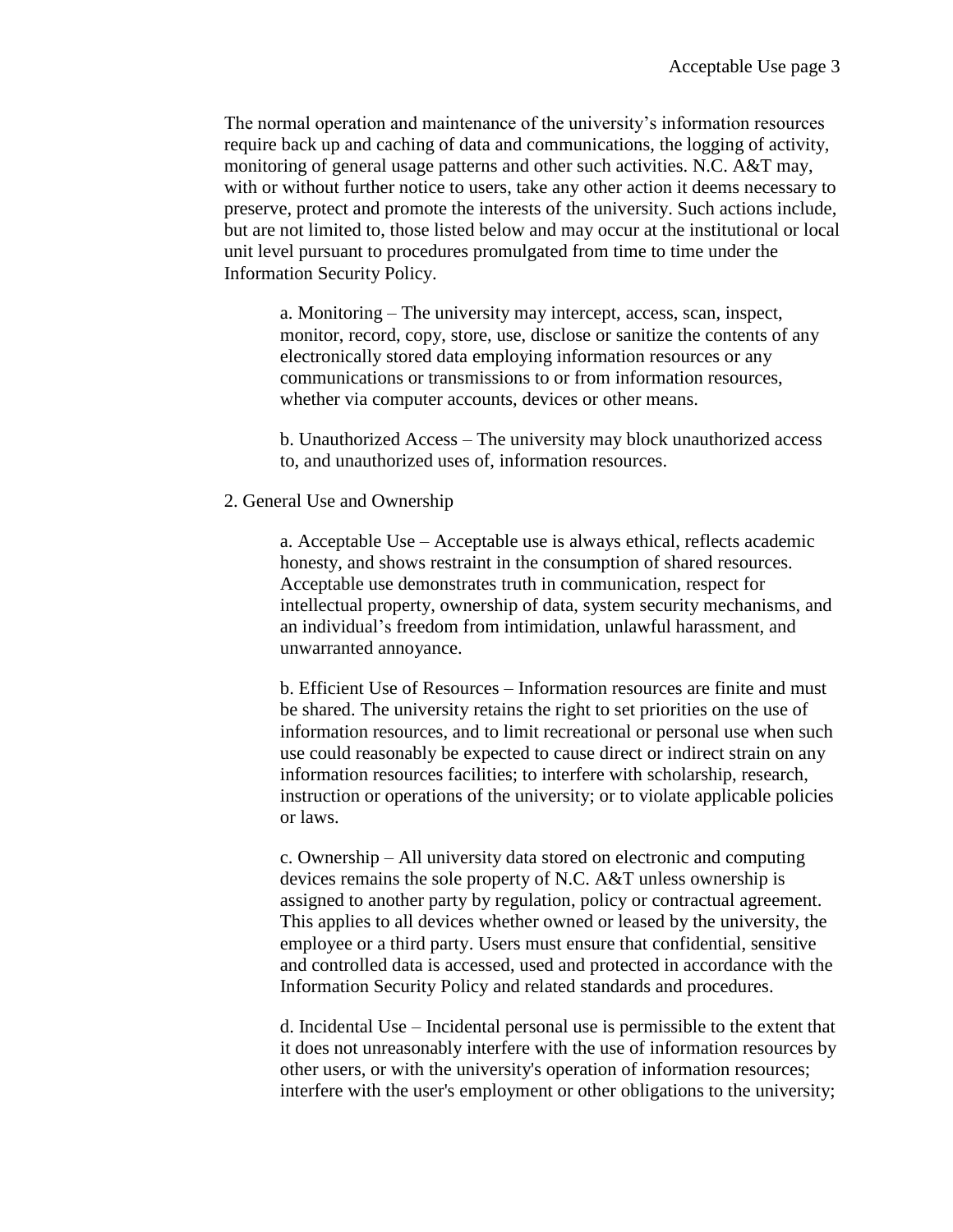or violate any legal regulation and this or other applicable policy. Users are expressly forbidden to use university information resources for personal gain.

e. Expectation of Privacy – Users have no expectation of privacy in connection with the use of university information resources. The university may access and monitor its information resources for any purpose consistent with the university's duties and/or mission without notice. Users should have no expectation of privacy regarding any university data residing on personally-owned devices, regardless of the reasons that the data was placed on the personal device.

f. Personally-owned Resources – Any personally-owned resources used for university business are subject to this policy and must comply with all N.C. A&T requirements pertaining to that type of resource and to the type of data involved. The resources must also comply with any additional security requirements specific to the particular university functions for which they are used.

3. Security and Proprietary Information

a. Permitted access to university data – Users shall access university data only to conduct university business and only as permitted by applicable laws, policies, standards and procedures as set forth in the Information Security Policy. Users must not attempt to access data on information resources they are not expressly authorized to access. Users shall not disclose confidential, sensitive or controlled data except as permitted or required by law and only as part of their official university duties.

b. Maintenance of Records – Users shall maintain all records containing university data in accordance with The University of North Carolina General Records Retention and Disposition Schedule and associated guidelines.

b. Security – All physical resources connecting to the university's network must use security software prescribed by the ITS Information Security Services Department to properly secure university information resources and the university's network. Physical resources determined by the university to lack required security software or to otherwise pose a threat to information resources may be immediately disconnected by the university from the university network without notice.

#### 4. Unacceptable Use

The following activities are, in general, prohibited. Under no circumstances is a user authorized to engage in any activity that is illegal under international, federal, state or local law while utilizing resources owned, leased or operated by N.C.  $A\&T$ .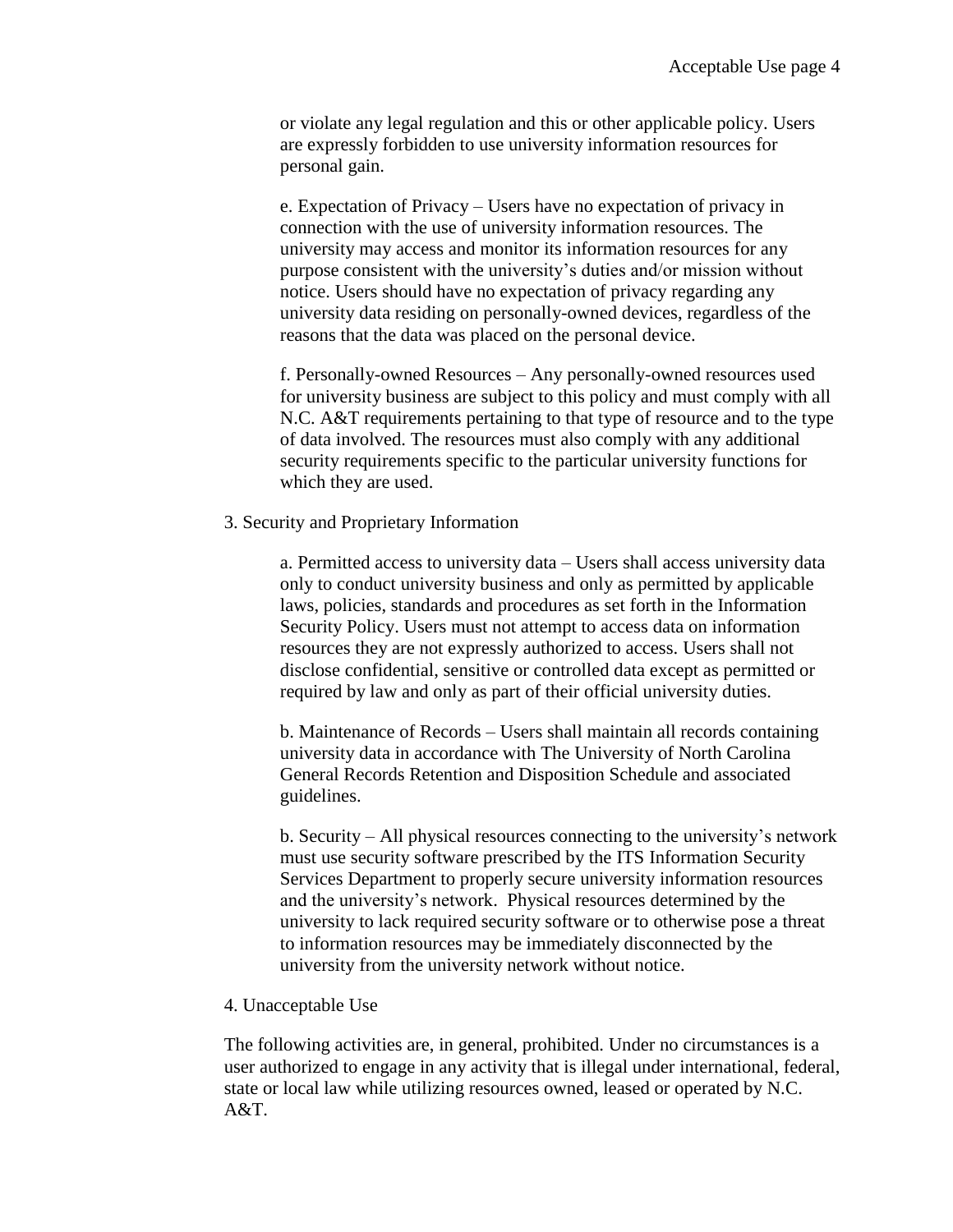The lists below are by no means exhaustive but attempt to provide a framework for activities that fall into the category of unacceptable use.

a. Prohibited Use – Users must not send messages or material that are fraudulent, harassing, threatening, or otherwise in violation of law or university policy.

b. Copyrights and Licenses – Users must not violate the rights of any person or company protected by copyright, trade secret, patent or other intellectual property, including, but not limited to, the installation or distribution of "pirated" or other software products that are not appropriately licensed for use by N.C. A&T. The illegal distribution of copyrighted material and unlawful file-sharing using the university's information resources are violations of this policy.

c. Political Use – University information resources must not be used for political activities where prohibited by federal, state or other laws, or in violation of university policies.

d. Commercial Use – University information resources should not be used to promote or conduct business for personal use or for other unauthorized commercial purposes, including advertisements, solicitations, promotions or other commercial messages.

e. Service Disruption – Users are prohibited from intentionally disrupting any business, academic or research activities of the university conducted via university information resources. Disrupting activities include, but are not limited to, interfering with normal operations, providing services which interfere with the legitimate function of other resources connected to the university's network, denial of service attacks, any form of data intrusion or attack, network probing, scanning or sniffing, forged routing information for malicious purposes, and unauthorized access to information resources connected to the university's network or other networks.

f. Unauthorized Access – Users must not reveal account passwords to others or allow use of their account by others. Users must not attempt to access another user's computer files without said user's permission or supply false information or identification in order to access another user's account. Users are prohibited from deliberate, unauthorized attempts to access, use or manipulate university computers, secure areas, networks, physical resources, programs or data.

g. Security Measures – Users must not attempt to circumvent, disable or avoid security measures. Users may not use features that exist in technology systems, such as local computer accounts, to bypass or evade security policies or measures. Users are prohibited from using their access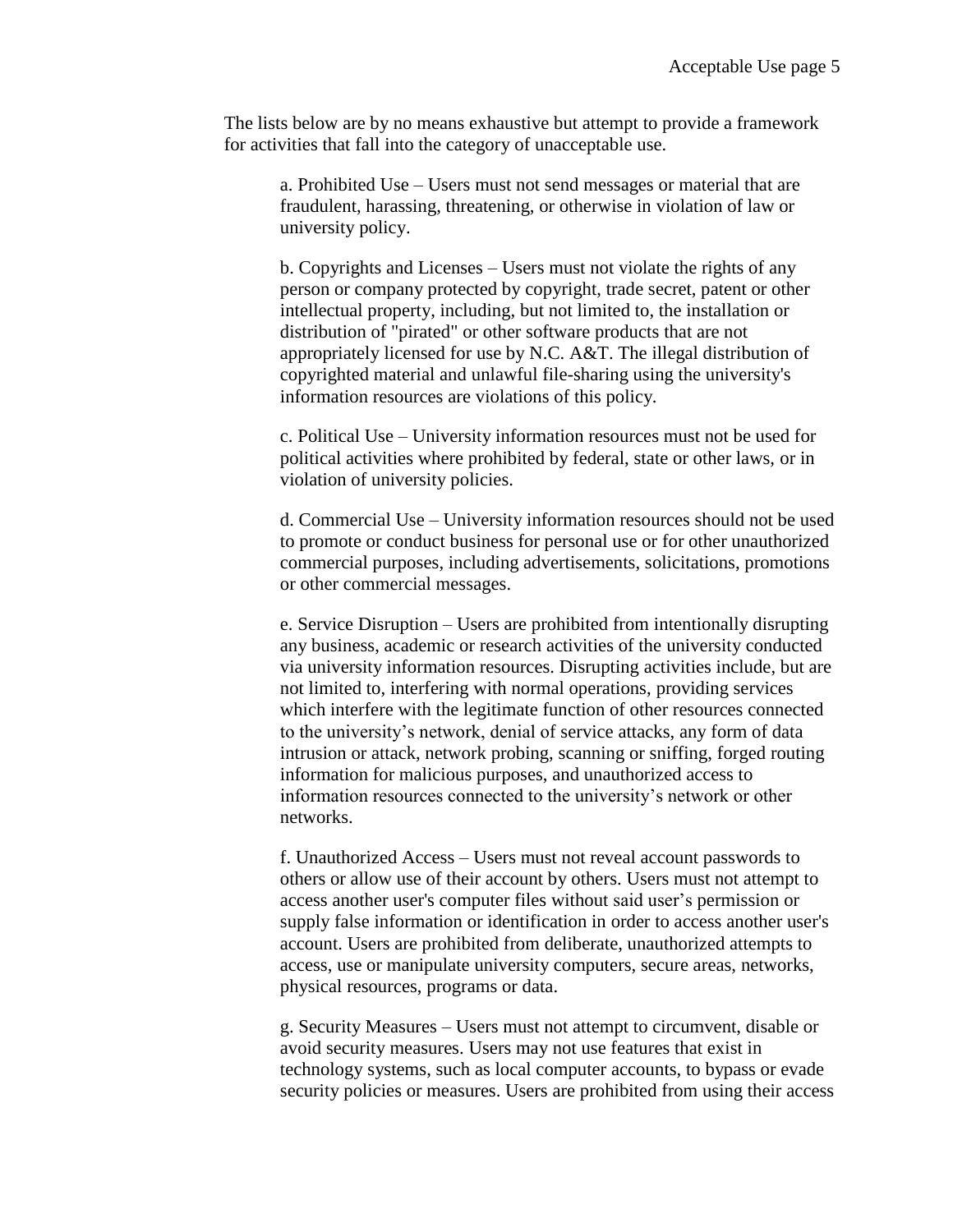privileges to circumvent or disable security measures in university information resources, to gain access to data or systems beyond the access that has been formally approved by the appropriate parties, to disable features that log or record activities, to remove or destroy such logs or recordings, or make unauthorized copies of university data.

h. Viruses and Malware – Users are forbidden to intentionally use, create or distribute viruses, worms, keyloggers, root kits or other forms of malicious software.

i. Monitoring – Users are forbidden from attempting to intercept or monitor communications on the university network. Users are not to use network monitoring software, sniffers, packet capture systems or other tools to capture, store or analyze network traffic.

j. Theft – Users are prohibited from deliberate attempts to avoid charges for the use of information resources; attempting unauthorized access to computers within or outside the university using the university's information resources or communications facilities; physically or electronically removing any information resource from designated work areas without written authorization; copying, or attempting to copy, data or software without proper authorization; or stealing information resources from the university in any other way.

k. Unapproved Network Devices – Users are prohibited from installing physical or virtual network devices in any location where the university manages the network infrastructure without the express approval of Information Technology Services. Such approval must be received prior to installation.

B. Roles and Responsibilities

Users are responsible for the proper use and protection of information resources as described above.

1. Vice Chancellor of Information Technology Services and Chief Information Officer (CIO)

a. Administration – The CIO is responsible for administering this policy and providing authorization and direction to technical and administrative staff members in accordance with this policy.

2. Authorized Technical and Administrative Staff Members

a. Operations – Authorized technical and administrative staff members take directed action in accordance with this policy to preserve and protect information resources. The normal operation and maintenance of university information resources require authorized staff members to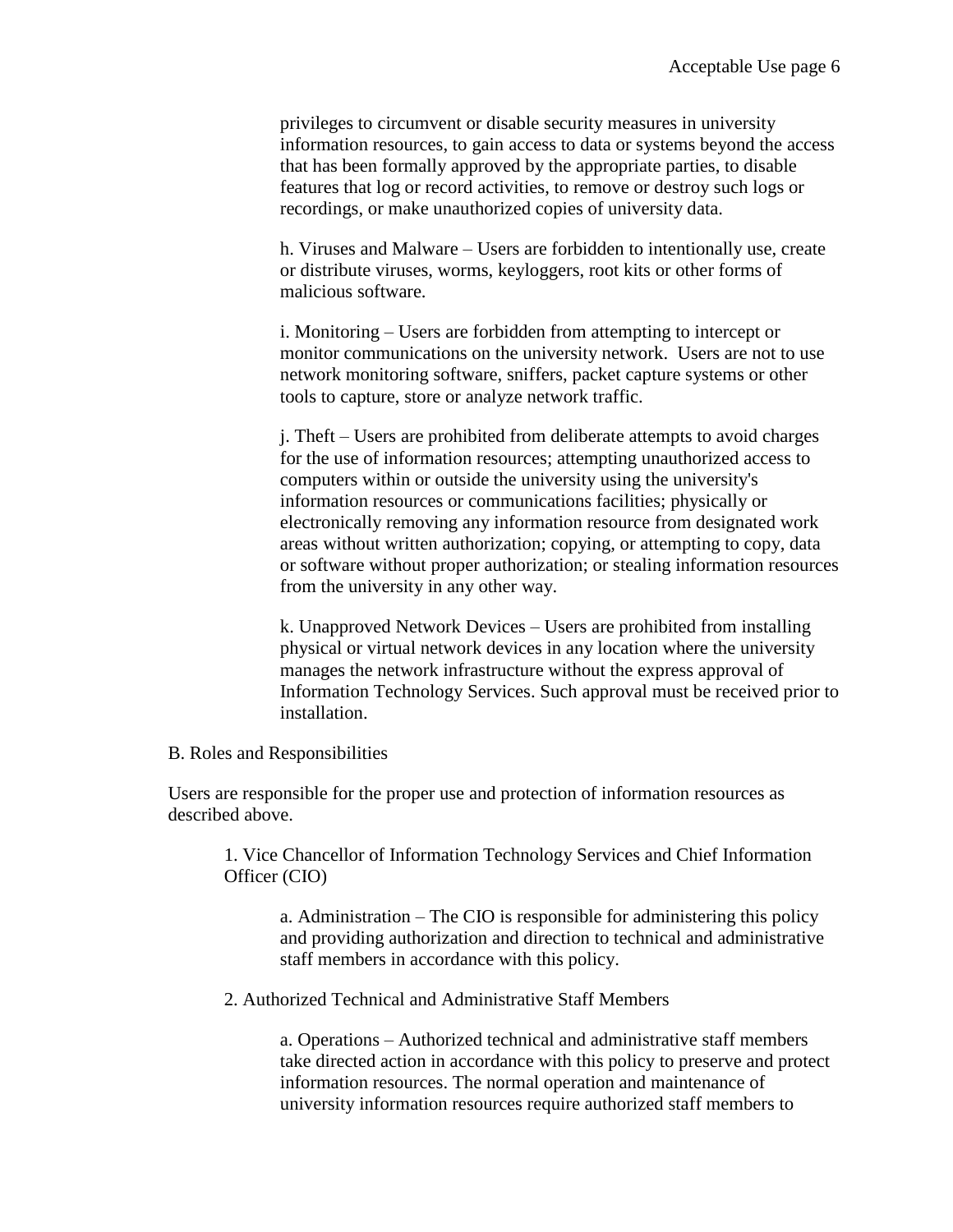monitor physical resources and network traffic in accordance with the university's Information Security Policy.

3. Employees, Students, Affiliates and other parties with access to university information resources

a. Authorization – Authorization to use information resources requires that users agree to adhere to this and other applicable policies. N.C. A&T reserves the right to limit, restrict, or extend privileges and access to its resources.

b. Security – Users must physically secure and safeguard information resources within their possession and control. Users must be familiar with and consult information resource policies, standards and procedures as applicable to the user's particular use of information resources. Users must promptly report the theft, loss or unauthorized disclosure of confidential or sensitive information as outlined in the Incident Response Standard.

c. Compliance – Users must use information resources in compliance with the guidance provided by this policy, as well as all applicable laws and university policies, standards, regulations and procedures.

d. Abuse – Users must promptly report any suspected violation of this policy to the ITS Information Security Services department.

C. Warranties and Assurances

N.C. A&T makes no warranties of any kind, whether expressed or implied, with respect to the information resources it provides. The university will not be responsible for damages resulting from the use of information resources, including but not limited to loss of data resulting from delays, non-deliveries, missed deliveries, service interruptions caused by the negligence of a university employee, or by any user's error or omission. N.C. A&T specifically denies any responsibility for the accuracy or quality of information obtained through information resources, except material that is presented as an official university record.

# D. Compliance and Sanctions

The university reserves the right to test and monitor security, and to copy and examine any files or information resident on any N.C. A&T information resource to ensure compliance with this policy.

Any violation of this policy will be considered a serious offense and may lead to sanctions as described in the university's Information Security Policy. Sanctions include but are not limited to loss of access to and use of information resources.

E. Cybersecurity Research